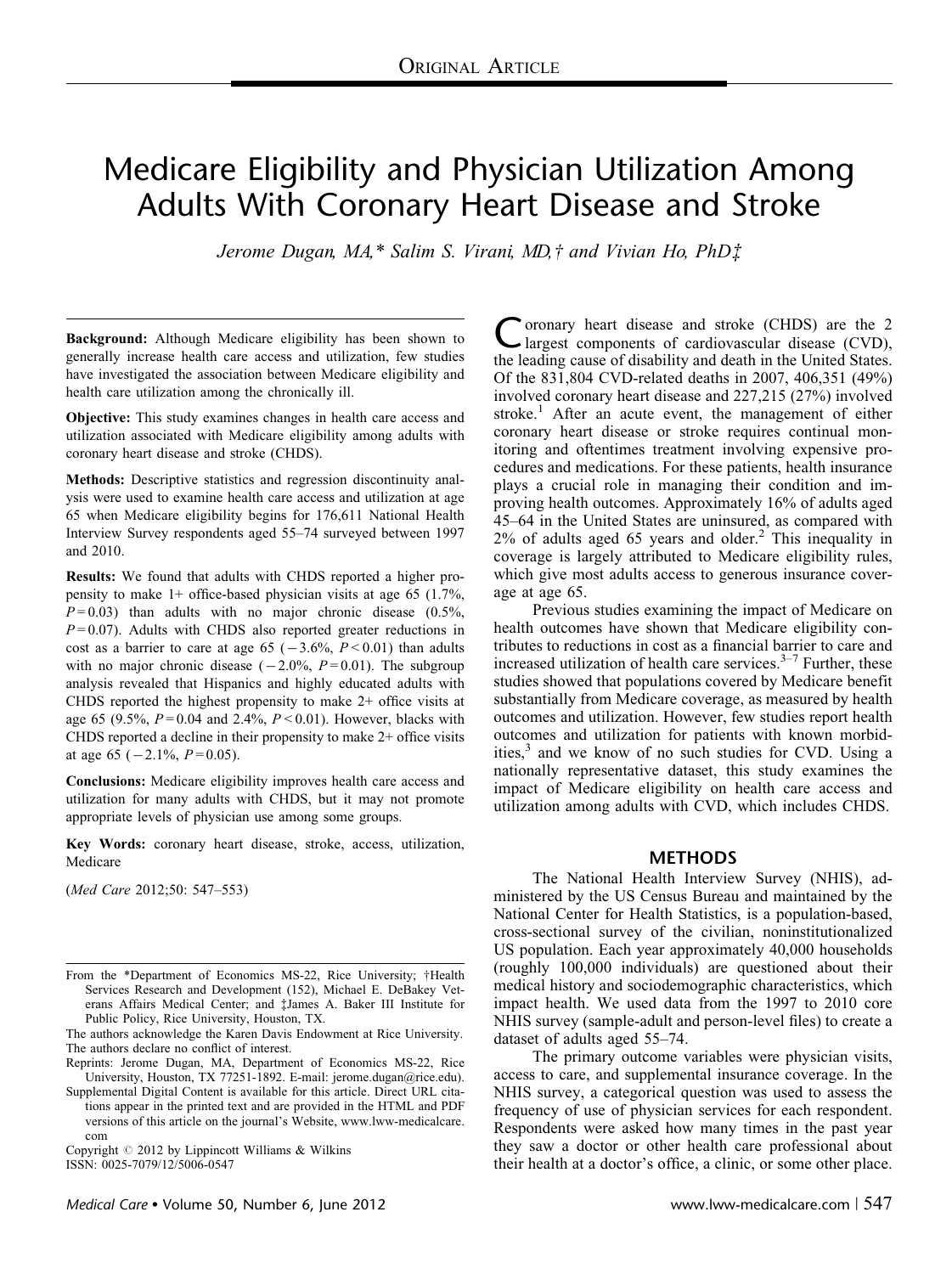One or more office visits was chosen to proxy for basic access and use of nonemergency physician services. Two or more office visits was chosen to proxy for a schedule of care required to routinely monitor CVD risk factors (eg, weight, blood pressure, cholesterol, and blood glucose levels) to avoid future acute events.

Respondents were identified as having financial barriers to access care in the past year if medical care was delayed because of worry about the cost or if medical care was not received because of affordability problems. Respondents with 2 or more forms of health insurance were identified as having supplemental insurance coverage.

Respondents were assigned to 1 of the 3 health status groups: diagnosed with CHDS, diagnosed with a major chronic disease (MCD) other than CHDS, or diagnosed with no MCD. A CHDS diagnosis was assigned if the respondent was told by a doctor or other health professional that they had coronary heart disease, a heart attack, angina pectoris, or a stroke. An MCD other than CHDS diagnosis was determined if the respondent was told by a doctor or other health professional that they had chronic pulmonary disease, diabetes, or cancer.<sup>[8](#page-5-0)</sup> In this study, chronic pulmonary disease was defined as having chronic bronchitis, emphysema, or chronic asthma. Individuals who were not informed that they had an MCD were identified as having no MCD. Adults diagnosed with a MCD other than CHDS were excluded from the analysis.

Our decision to aggregate CHDS into 1 reporting group was based on the fact that CHDS share the same pathophysiology: CHDS are 2 distinct diseases, but they have overlapping atherosclerotic disease mechanisms and similar risk prediction algorithms.<sup>[9,10](#page-5-0)</sup> Therefore, while the treatment for both diseases may vary substantially in their acute phase, follow-up care focuses on monitoring related risk factors like hypertension, diabetes, and elevated cholesterol levels. We therefore assumed that both diseases have the same patterns of physician monitoring; although, it may be the case that the influence of each risk factor is different for the 2 diseases in such a way that monitoring varies. $11$ 

Respondents who self-identified as Hispanic or Latino were identified as Hispanic regardless of race. Whites and blacks with no Hispanic or Latino ancestry were identified as white non-Hispanic (white) and black non-Hispanic (black), respectively. All other respondents were identified as "Other." In this study, we focused our subgroup analysis on the 3 largest race/ethnic categories: Hispanic, white, and black.

Income was reported as a categorical variable in the NHIS survey. A cross-sectional analysis would not be limited by this categorical measurement; however, because of inflation, these categories change over time. Thus, the income cutoffs cannot be matched from year to year. In the labor economics literature, educational attainment has been used as a substitute for income.<sup>[12](#page-5-0)</sup> Education can be a better measure of socioeconomic status because it measures socioeconomic status before old age entitlement programs, that is, Medicare and Social Security, impact income.<sup>[5](#page-5-0)</sup> Respondents with <12 years of education or a general education degree were identified as high school dropouts. Respondents

with a high school diploma were categorized as high school graduates and respondents with any postsecondary education (for any duration) were categorized as having some college experience.

Summary statistics for physician use and access to care were tabulated for each health status group by race/ethnicity, or educational attainment. We used respondents aged 60–64 and 65–69 to generate baseline levels of pre/post-Medicare access to care and utilization, respectively. For each subgroup, adults with CHDS and adults with no MCD were compared using 2 sample *t* tests. Medicare coverage rates by age were graphed for adults with CHDS and adults with no MCD. This figure allowed us to summarize Medicare coverage rates before and after age 65 and clearly identified the resulting discontinuities.

Establishing the casual relationship between health insurance and the use of health care services is complicated by the endogeneity of health insurance. As individuals are not randomly assigned health insurance, decision factors, such as health status, may lead to self-selection bias. One way to resolve this self-selection problem is to use the exogenous variation generated by Medicare eligibility rules for identification.

Most people become eligible for Medicare coverage when they reach age  $65$ ,<sup>[13,14](#page-5-0)</sup> creating a discrete change in coverage at that age. Regression discontinuity (RD) analysis uses discrete changes like this to identify the intended effect of an endogenous mechanism.<sup>[15,16](#page-5-0)</sup> In our analysis, we use an indicator variable to represent Medicare eligibility: 1 if the respondent was aged 65 and older at the time of the survey or 0 otherwise. When age is included as an additional explanatory variable, the estimated coefficient on the Medicare eligibility indicator becomes an RD term, which captures the effect of Medicare coverage.

RD regressions were estimated by ordinary least squares for each health status group, then by health status and race/ethnicity or educational attainment. In each regression, we control for several individual characteristics, which include age, quadratic age, sex, race/ethnicity, educational attainment, geographic region, and survey year. Some controls for educational attainment or race/ethnicity may be excluded depending on the subgroup being analyzed. All estimation was performed with STATA 10. We used sampling weights to adjust for oversampling and the SEs were clustered by age groups to account for interclass correlation arising from the degenerative effects of aging.

## RESULTS

Summary statistics are reported in [Table 1.](#page-2-0) The pooled NHIS dataset contained 200,248 respondents aged 55–74 surveyed between 1997 and 2010. The mean age of this sample was 63. Women comprised slightly over half of the sample at 54%, and whites represented 69% of the sample. Just over 45% of respondents reported having at least some college experience. In this study, we limit our analysis to adults with CHDS and adults with no MCD. This left us with 176,611 respondents: 15,945 with CHDS and 160,666 with no MCD. Summary statistics for each subgroup were also reported.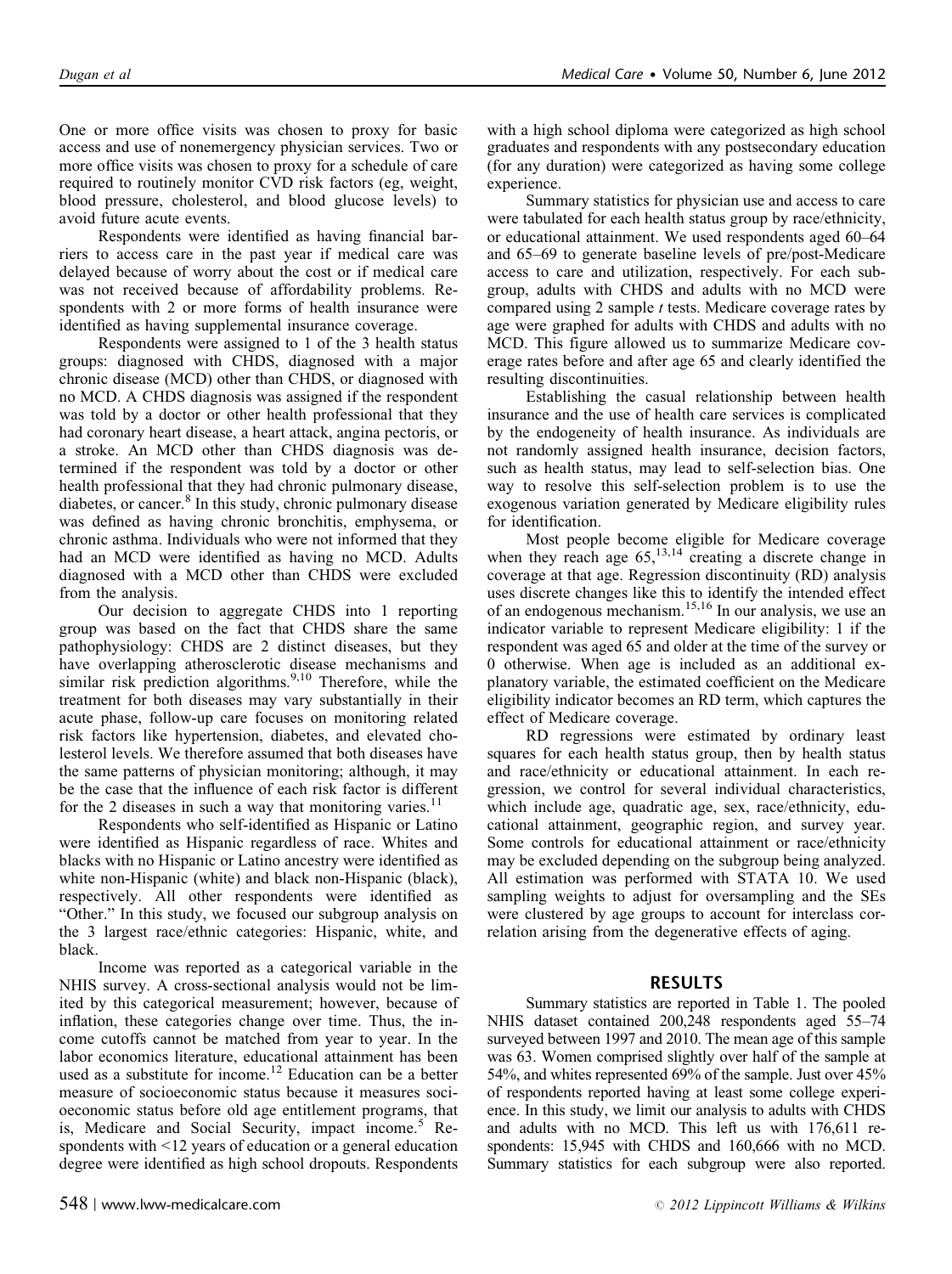| <b>Variables</b>      | All National Health<br><b>Interview Survey</b><br><b>Respondents</b> |               |             | <b>Respondents With No</b><br><b>Major Chronic Disease</b> | <b>Respondents With Coronary</b><br><b>Heart Disease or Stroke</b> |              |  |
|-----------------------|----------------------------------------------------------------------|---------------|-------------|------------------------------------------------------------|--------------------------------------------------------------------|--------------|--|
| Age                   | 63.1(5.7)                                                            | $N = 200,248$ | 62.8(5.6)   | $N = 160,666$                                              | 65.2(5.7)                                                          | $N = 15.945$ |  |
| Female                | 53.5 (49.9)                                                          | $N = 107.051$ | 53.2 (49.9) | $N = 85.519$                                               | 46.0(49.8)                                                         | $N = 7341$   |  |
| White                 | 69.4(46.1)                                                           | $N = 138,946$ | 67.0(46.3)  | $N = 110.838$                                              | 71.2(45.3)                                                         | $N = 11,358$ |  |
| Black                 | 12.4 (33.0)                                                          | $N = 24,880$  | 11.9(32.4)  | $N = 19,154$                                               | 14.9(35.6)                                                         | $N = 2375$   |  |
| Hispanic              | 13.0 (33.7)                                                          | $N = 26.076$  | 13.6(34.3)  | $N = 21.808$                                               | 10.3(30.4)                                                         | $N = 1641$   |  |
| High school dropout   | 25.0(43.3)                                                           | $N = 57,372$  | 23.7(42.5)  | $N = 36,429$                                               | 35.0(47.7)                                                         | $N = 5532$   |  |
| High school graduate  | 29.8 (45.7)                                                          | $N = 57,372$  | 30.3(45.9)  | $N = 46,499$                                               | 27.0(44.4)                                                         | $N = 4259$   |  |
| At least some college | 45.2 (49.8)                                                          | $N = 87,161$  | 46.0(49.8)  | $N = 70,636$                                               | 38.0 (48.5)                                                        | $N = 6007$   |  |

<span id="page-2-0"></span> $TADIF 1.$   $Cummon F1$ 

SDs in parentheses. All values specified as percentages unless otherwise noted. Mean differences for the 2 health status groups were generally significant at the 1% confidence level.

Sample counts by health status group, race, and education are reported in the online appendix (Appendix Table 1, Supplemental Digital Content, [http://links.lww.com/MLR/A262\)](http://links.lww.com/MLR/A262).

We assumed that both CHDS have the same patterns of physician monitoring. In support of this assumption, we compared the propensity to use physician services for CHDS at the Medicare eligibility threshold. We found no evidence to suggest that patterns of use varied between the health status groups (Appendix Table 2, Supplemental Digital Content,<http://links.lww.com/MLR/A262>).

Figure 1 presents Medicare coverage rates by age for each health status group. The graph shows that adults with CHDS were more likely to have Medicare coverage than adults with no MCD at every age. Before age 65, these differences could be well over 20%. The important feature of this graph is that it demonstrates the Medicare eligibility age rule that generates a discrete jump in coverage at age 65. Full Medicare coverage uptake was not observed at age 65, be-



FIGURE 1. Medicare coverage rates in respondents by age and health status. Before age 65, 12.8% and 30.6% of respondents with no major chronic disease (MCD) and respondents with coronary heart disease and stroke (CHDS) were covered under Medicare at age 64, respectively. By age 65 Medicare coverage rates jump to 77.7% and 85.5%, respectively.

cause some individuals choose not to enroll due to access to other forms of comprehensive insurance.<sup>[4](#page-5-0)</sup> Additional figures describing Medicare coverage by subgroup were reported (Appendix Figs 1–6, Supplemental Digital Content, [http://](http://links.lww.com/MLR/A262) [links.lww.com/MLR/A262\)](http://links.lww.com/MLR/A262).

Baseline utilization and RD estimates are presented in [Table 2](#page-3-0). Overall, adults with CHDS had a higher propensity to make 1+ office-based visits before Medicare eligibility (94.9%) relative to adults with no MCD (84.0%). Adults with CHDS also had a higher propensity to make 2+ office-based visits (88.2%) than adults with no MCD (66.4%). Blacks with CHDS had the highest propensity to make 2+ office visits (90.4%), and Hispanics with no MCD had the lowest propensity to make 2+ office visits (55.7%).

In general, the RD estimates show an increase in the propensity to make  $1+$  and  $2+$  office-based visits. At age 65, adults with CHDS increased their propensity to make 1+ office visits by 1.7% ( $P = 0.03$ ) relative to their younger counterparts. This increase is in addition to the higher likelihood of adults with CHDS making 1+ office visits before age 65. Among adults with no MCD, only high school dropouts reported statistically significant increase in their propensity to make 2+ office visits at age 65 (2.4%,  $P = 0.01$ ). Hispanics with CHDS and adults with some college experience with CHDS also reported an increased propensity to make  $2+$  office visits at age 65 (9.5%,  $P=0.04$  and 2.4%, *P* < 0.01). Blacks with CHDS decreased their propensity to make  $2+$  office visits at age  $65 (-2.1\%, P=0.05)$ .

Baseline access to care and supplemental insurance coverage and RD estimates are shown in [Table 3.](#page-4-0) Overall, 8.6% of adults with no MCD reported barriers to care, whereas adults with CHDS report much higher rates at 15.5%. Blacks, low educated adults, and Hispanics with CHDS reported the highest barriers to access care at 21.9%, 18.9%, and 17.8%, respectively. 7.2% of adults with no MCD reported having supplemental coverage, whereas adults with CHDS report much higher rates at 20.2%. Blacks and high school dropouts reported the highest rates of supplemental coverage at 21.3% and 23.7%, respectively. Hispanics reported the lowest rate of supplemental coverage at 12.0%.

At age 65, adults with CHDS reported a greater reduction in reporting barriers to care at age 65 for adults with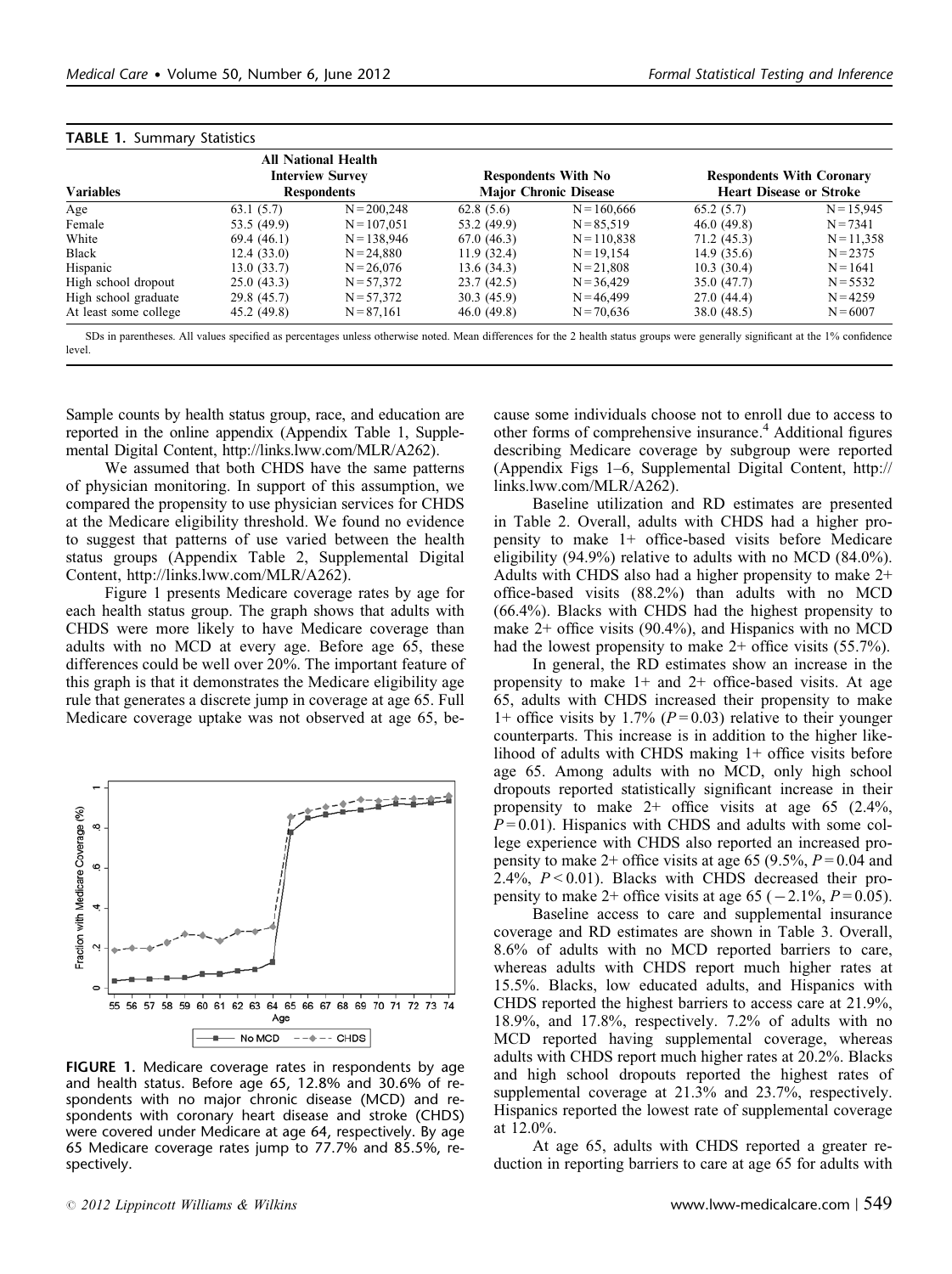|                             |                                    | Dependent Variable: Office-based Visits $(1+)$ | Dependent Variable: Office-based Visits $(2+)$ |                                  |                              |                                   |                       |                                     |
|-----------------------------|------------------------------------|------------------------------------------------|------------------------------------------------|----------------------------------|------------------------------|-----------------------------------|-----------------------|-------------------------------------|
|                             | No Major Chronic Disease           |                                                | <b>CHD</b> and Stroke                          |                                  | No Major Chronic Disease     |                                   | <b>CHD</b> and Stroke |                                     |
|                             | Mean Before Age<br>65 <sup>†</sup> | RD At<br>65                                    | Mean Before Age<br>65                          | RD At<br>65                      | <b>Mean Before Age</b><br>65 | RD At<br>65                       | Mean Before Age<br>65 | RD At<br>65                         |
| Overall<br>sample           | 84.0(0.3)                          | 0.5<br>(0.07)<br>$N = 55,635$                  | 94.9(0.4)                                      | $1.7*$<br>(0.03)<br>$N = 15,576$ | 66.4(0.4)                    | 0.9<br>(0.31)<br>$N = 55,635$     | 88.2(0.6)             | 1.4<br>(0.09)<br>$N = 15,576$       |
| By ethnicity                |                                    |                                                |                                                |                                  |                              |                                   |                       |                                     |
| Whites                      | 85.6 (0.4)                         | 0.2<br>(0.08)<br>$N = 39,543$                  | 95.3(0.5)                                      | $1.3*$<br>(0.02)<br>$N = 11,125$ | 67.7(0.5)                    | 1.0<br>(0.42)<br>$N = 39,543$     | 88.6 (0.7)            | 1.1<br>(0.16)<br>$N = 11,125$       |
| <b>Blacks</b>               | 81.2(1.1)                          | 1.9<br>(0.10)<br>$N = 7133$                    | 95.7(0.9)                                      | 0.7<br>(0.29)<br>$N = 2307$      | 66.1(1.3)                    | 1.6<br>(0.37)<br>$N = 7133$       | 90.4(1.7)             | $-2.1*$<br>(0.05)<br>$N = 2307$     |
| Hispanics                   | 74.2(1.4)                          | 3.0<br>(0.26)<br>$N = 6503$                    | 88.3(2.3)                                      | 8.2<br>(0.06)<br>$N = 1592$      | 55.7 $(1.6)$                 | 2.2<br>(0.35)<br>$N = 6503$       | 79.4(2.9)             | $9.5*$<br>(0.04)<br>$N = 1592$      |
| By education                |                                    |                                                |                                                |                                  |                              |                                   |                       |                                     |
| High school<br>dropout      | 76.0(0.9)                          | $3.4*$<br>(0.05)<br>$N = 12,371$               | 93.7(0.9)                                      | 1.9<br>(0.25)<br>$N = 5453$      | 60.5(1.0)                    | $2.4**$<br>(0.01)<br>$N = 12,371$ | 86.9(1.2)             | 1.8<br>(0.34)<br>$N = 5453$         |
| High school<br>graduate     | 83.4 (0.6)                         | $-0.7$<br>(0.23)<br>$N = 16,322$               | 94.8(0.8)                                      | $2.6**$<br>(0.01)<br>$N = 4196$  | 64.1(0.9)                    | 1.4<br>(0.15)<br>$N = 16,322$     | 88.9(1.1)             | 0.1<br>(0.94)<br>$N = 4196$         |
| At least<br>some<br>college | 87.4 (0.4)                         | $-0.1$<br>(0.89)<br>$N = 26,942$               | 96.0(0.6)                                      | $1.0**$<br>(0.01)<br>$N = 5927$  | 69.8(0.6)                    | $-0.1$<br>(0.95)<br>$N = 26,942$  | 88.9(1.0)             | $2.4**$<br>(P < 0.01)<br>$N = 5927$ |

<span id="page-3-0"></span>**TABLE 2.** Regression Discontinuity Estimates<sup>†</sup> at Age 65 for Office-based Physician Visits With P Values and Sample Size

\*Statistically significant at the 5% confidence level.

\*\*Statistically significant at the 1% confidence level

All estimates were weighted to adjust for oversampling and the SEs were clustered by age.

\*Mean for respondents aged 60-64.

CHD indicates coronary heart disease; RD, regression discontinuity.

CHDS  $(-3.6\%, P<0.01)$ , relative to adults with no MCD  $(-2.0\%, P=0.01)$ . Although Hispanics reported the largest increase in propensity to make visits, blacks reported the greatest decline in barriers to care at age 65 (7.3%,  $P = 0.03$ ). For Hispanics and blacks with CHDS, these declines in barriers to care were respect to relatively high financial difficulties in obtaining care before age 65. The RD estimates show a substantial increase in supplemental insurance coverage across all groups at age 65.

We estimated 3 alternative specifications (Appendix Tables 3 and 4, Supplemental Digital Content, [http://links.](http://links.lww.com/MLR/A262) [lww.com/MLR/A262\)](http://links.lww.com/MLR/A262). First, we test to robustness of the finding that blacks and Hispanics with CHDS decreased or increased their propensity to make 2+ physician visits at age 65, by examining interactions between race/ethnicity and education. We verify our results are robust to interactions between race and educational attainment.

Second, the robustness of the results to the included controls was investigated by limiting the right hand-side variables to the RD term, quadratic age, and survey years. By excluding most individual characteristics from the model, we verified that no single variable drives the results. Next, the robustness of the results to the age bandwidth selected was investigated by restricting our window of analysis to adults aged 60–69. Doing so allowed us to verify the consistency of the estimates over different age windows. In this specification, we were able to verify the sign and magnitude of the results for blacks with CHDS, but we were unable to find statistical significance. This may be due to the fact that under a shorter age window, subgroup samples were too small to make meaningful inferences.

#### DISCUSSION

Although previous studies have examined the impact of Medicare eligibility on the use of health care services,  $3,4$ relatively few studies have investigated this association among the chronically ill. This study is the first to estimate the impact of Medicare eligibility at age 65 on health care access and utilization for the 2 largest components of CVD, coronary heart disease, and stroke. The results of this study contribute to our understanding of the appropriate use of physician services among adults with CHDS and the extent to which Medicare eligibility impacts disparities in health care access and utilization.

Our main results show that before age 65, adults with CHDS had a higher propensity of Medicare coverage than adults with no MCD. These results are consistent with early Medicare eligibility guidelines, which allow persons diagnosed with chronic heart failure, myocardial infarctions, ischemic heart disease, arrhythmias, congenital heart defects, angina pectoris, and valve defects to apply for supplemental security income or social security disability benefits.<sup>13</sup> Being diagnosed with one of the named conditions does not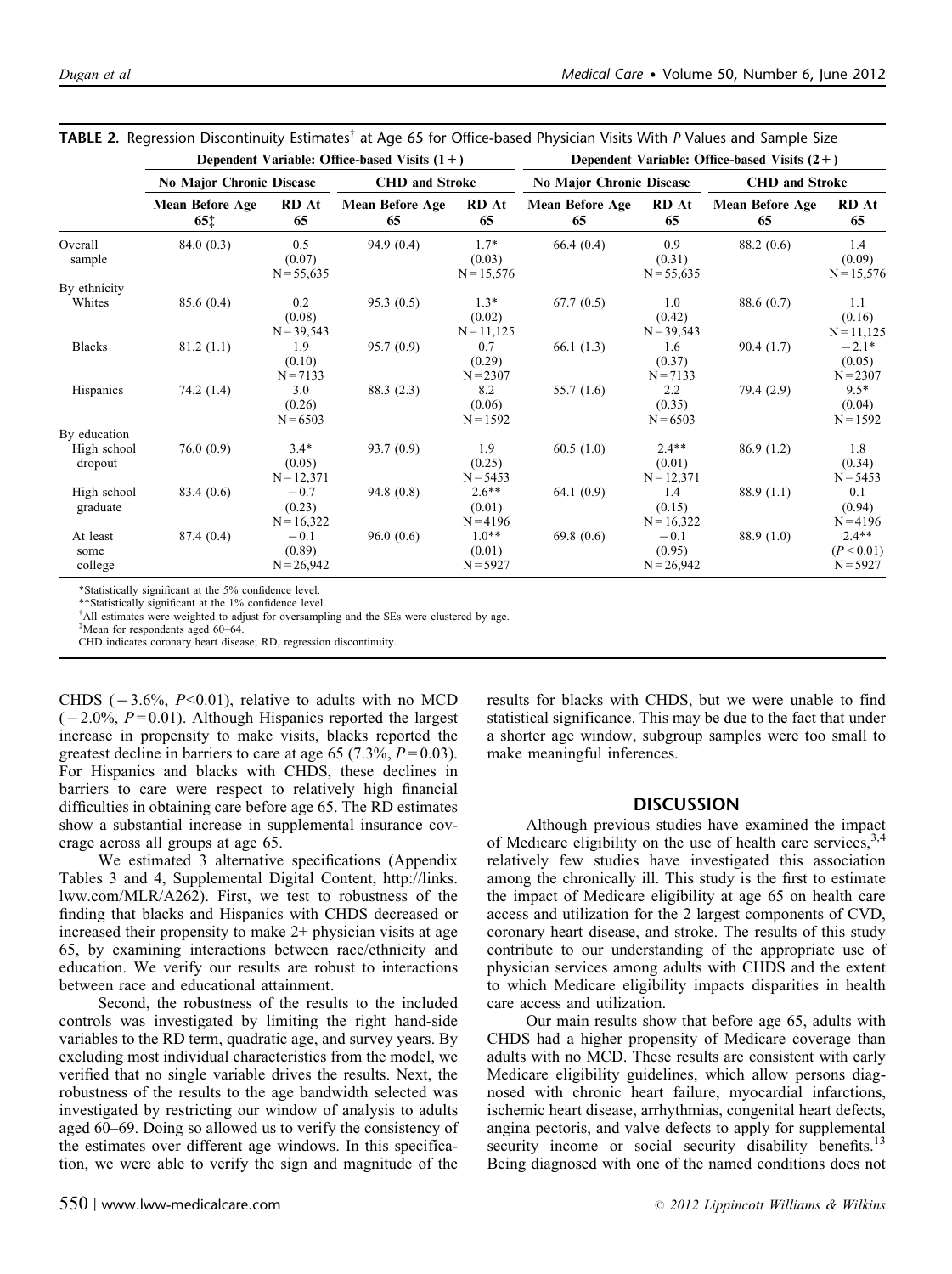<span id="page-4-0"></span>

|             | <code>TABLE</code> 3. Regression Discontinuity Estimates $^\dagger$ at Age 65 for Access to Care and Supplemental Health Insurance With P values and |  |  |  |  |  |
|-------------|------------------------------------------------------------------------------------------------------------------------------------------------------|--|--|--|--|--|
| Sample Size |                                                                                                                                                      |  |  |  |  |  |

|                          |                                    | Dependent Variable: Financial Barriers to Care | <b>Dependent Variable: Supplemental Insurance</b> |                                        |                          |                                         |                       |                                        |
|--------------------------|------------------------------------|------------------------------------------------|---------------------------------------------------|----------------------------------------|--------------------------|-----------------------------------------|-----------------------|----------------------------------------|
|                          | No Major Chronic Disease           |                                                | <b>CHD</b> and Stroke                             |                                        | No Major Chronic Disease |                                         | <b>CHD</b> and Stroke |                                        |
|                          | Mean Before Age<br>$65^{\ddagger}$ | RD At<br>65                                    | Mean Before Age<br>65                             | <b>RD</b> At<br>65                     | Mean Before Age<br>65    | RD At<br>65                             | Mean Before Age<br>65 | RD At<br>65                            |
| Overall sample           | 8.6(0.3)                           | $-2.0**$<br>(0.01)<br>$N = 56,428$             | 15.5(0.7)                                         | $-3.6**$<br>(P < 0.01)<br>$N = 15,796$ | 7.2(0.3)                 | $46.3**$<br>(P < 0.01)<br>$N = 56,428$  | 20.2(0.8)             | $38.2**$<br>(P < 0.01)<br>$N = 15,796$ |
| By ethnicity             |                                    |                                                |                                                   |                                        |                          |                                         |                       |                                        |
| Whites                   | 8.0(0.3)                           | $-2.0*$<br>(0.02)<br>$N = 40,060$              | 14.2(0.7)                                         | $-3.0**$<br>(0.01)<br>$N = 11,272$     | 7.3(0.3)                 | $52.0**$<br>(P < 0.01)<br>$N = 40,060$  | 20.9(0.9)             | $40.3**$<br>(P < 0.01)<br>$N = 11,272$ |
| <b>Blacks</b>            | 11.0(0.8)                          | $-1.6***$<br>(0.01)<br>$N = 7274$              | 21.9(2.1)                                         | $-7.3*$<br>(0.03)<br>$N = 2346$        | 8.0(0.8)                 | $31.0**$<br>(P < 0.01)<br>$N = 7274$    | 21.3(2.2)             | 29.8**<br>(P < 0.01)<br>$N = 2346$     |
| <b>Hispanics</b>         | 12.1(1.0)                          | $-4.7*$<br>(0.02)<br>$N = 6600$                | 17.8(2.3)                                         | $-4.7*$<br>(0.03)<br>$N = 1617$        | 5.5(0.7)                 | $20.6**$<br>(P < 0.01)<br>$N = 6600$    | 12.0(1.8)             | $27.3**$<br>(P < 0.01)<br>$N = 1617$   |
| By education             |                                    |                                                |                                                   |                                        |                          |                                         |                       |                                        |
| High school<br>dropout   | 13.5(0.7)                          | $-4.8*$<br>(0.02)<br>$N = 12,551$              | 18.9(1.3)                                         | $-3.6**$<br>(P < 0.01)<br>$N = 5532$   | 7.7(0.6)                 | $35.6***$<br>(P < 0.01)<br>$N = 12,551$ | 23.7(1.5)             | $29.3**$<br>(P < 0.01)<br>$N = 5532$   |
| High school<br>graduate  | 7.9(0.5)                           | $-2.2**$<br>(0.01)<br>$N = 16,573$             | 13.4(1.2)                                         | $-3.1**$<br>(P < 0.01)<br>$N = 4258$   | 7.0(0.5)                 | $49.8**$<br>(P < 0.01)<br>$N = 16,573$  | 19.8(1.5)             | $41.0**$<br>(P < 0.01)<br>$N = 4258$   |
| At least some<br>college | 7.2(0.3)                           | $-0.8$<br>(0.29)<br>$N = 27,304$               | 14.4(1.0)                                         | $-4.3**$<br>(0.01)<br>$N = 6006$       | 7.1(0.4)                 | $48.4**$<br>(P < 0.01)<br>$N = 27,304$  | 18.2(1.2)             | $43.2**$<br>(P < 0.01)<br>$N = 6006$   |

\*Statistically significant at the 5% confidence level.

\*\*Statistically significant at the 1% confidence level.

<sup>†</sup>All estimates were weighted to adjust for oversampling and the SEs were clustered by age.

z Mean for respondents aged 60–64.

CHD indicates coronary heart disease; RD, regression discontinuity.

guarantee acceptance into the supplemental security income or social security disability programs; however, individuals with advanced conditions are more likely to gain entry, which is consistent with the data presented.

A discrete jump in insurance coverage, as a result of Medicare eligibility rules, allowed us to use RD methods to estimate the impact of Medicare coverage on health care access and use. We found that Medicare eligibility increased the propensity for adults to make one or more office-based visits, decreased barriers to care, and increased the propensity for adults to have supplemental insurance coverage relative to adults just under age 65. Minorities with CHDS reported the greatest declines in barriers to care; although these declines were relative to high baseline levels of financial difficulties.

Conversely, some socioeconomically disadvantaged adults with CHDS seemed to seek frequent care from physicians at a lower rate than comparable patients who had not reached age 65. For blacks with CHDS, reaching Medicare eligibility led to statistically significant declines in their propensity to make 2+ office visits. In contrast, Hispanics with CHDS report the largest rise in their propensity to make 2+ office visits. These results differed significantly from the results for white and highly educated adults. There are a number of possible explanations for both findings.

First, economic models of the demand for health insurance tell us that households, which anticipate credit constraints in the future are expected to become more risk averse.[17](#page-5-0) These credit constraints are often the result of income and health status shocks, both of which increase demand for insurance. For those who are poor or suffering from a chronic disease, expensive care can drive up insurance premiums to unaffordable levels, leaving many of these individuals underinsured.

Compared with the general population, blacks are disproportionally poor and affected by CVD. Further, for blacks with CHDS, underinsurance is evidenced by the sharp increase in supplemental insurance coverage disparities between subgroups. Their lack of supplemental insurance coverage makes them responsible for both the Medicare part B deductible, 20% of the cost for each physician medical visit, and approved medication.<sup>[4,8](#page-5-0)</sup> Thus, the various forms of cost sharing in Medicare may still lead socioeconomically disadvantaged persons to curtail utilization on the margin.

Another explanation may be attributed to whites and highly educated patient's ability to better utilize Medicare. Disparities in health care utilization between racial and educational groups have been studied extensively,  $3,4,18-22$ with several studies examining utilization within fully insured populations. $23-28$  Even insured populations, racial, and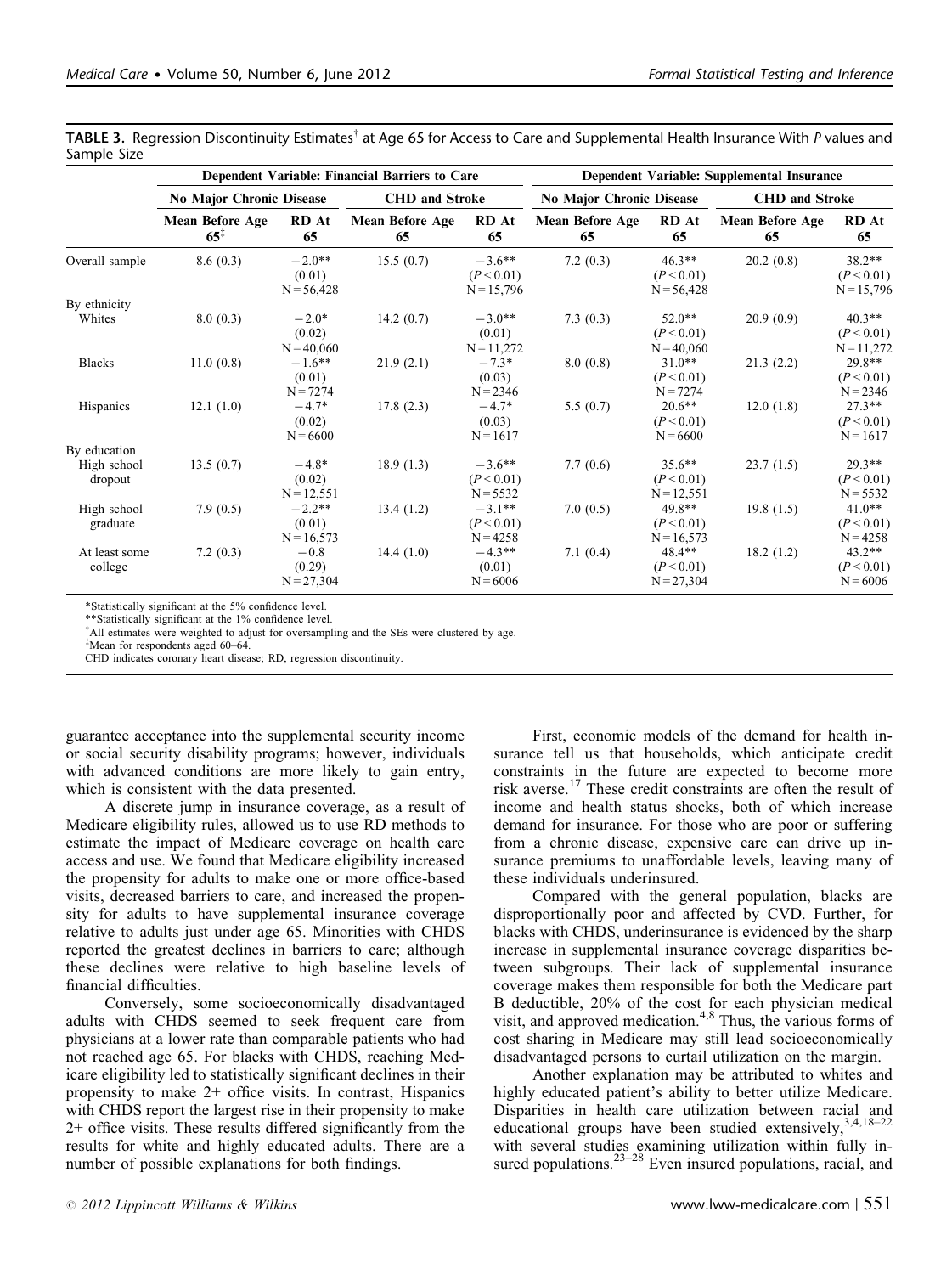<span id="page-5-0"></span>socioeconomic differences in the use of CVD hospital pro-cedures are still seen.<sup>[23,24,29](#page-6-0)</sup> Disparities in outcomes seem to be minimized in the VA system of equal health care ac- $cess.<sup>26,27</sup>$  $cess.<sup>26,27</sup>$  $cess.<sup>26,27</sup>$  Less is known about disparities in preventative care in similar environments. $23,24$  Understanding these disparities is crucial to minimizing future acute events.<sup>[23,24,29](#page-6-0)</sup>

Higher treatment rates for Medicare Hispanic patients relative to blacks have been identified in inpatient care.<sup>[30,31](#page-6-0)</sup> In particular, Cromwell et al<sup>[30](#page-6-0)</sup> found that white patients admitted for ischemic heart disease had the highest rates of invasive procedures, blacks had the lowest, and Hispanics were in between. Furthermore, the jump in utilization at age 65 for Hispanics may be attributable to the large disparity in health insurance coverage between nonelderly Hispanics and non-Hispanics.[32](#page-6-0) Additional analysis generally confirms these trends (Appendix Tables 5 and 6, Supplemental Digital Content,<http://links.lww.com/MLR/A262>).

Our study contributes to the literature by demonstrating the role that Medicare plays in improving health care access for adults with CHDS and the potential weakness in the program for blacks. Insurance status and financial concerns about accessing care have been found to play a crucial role in the timing of care for heart attack patients.[33](#page-6-0) Therefore, declining use of routine services at age 65 highlights a need for policies, which ensure that adults with CHDS receive routine monitoring of CVD risk factors. Expansions of Medicaid under the new federal health care reform law may create 1 vital source of supplemental insurance coverage. For the most disadvantaged Medicare beneficiaries who also qualify for Medicaid, also referred to as dual eligibles, researchers have found that dual eligible blacks used more office-based physician services than whites.<sup>[34](#page-6-0)</sup> Apart from insurance, some racial groups may still not be able to get good quality care if they lack access to transportation to make it to their appointment, access to a land line or cell phone to schedule an appointment, or a support system to help them make it to their appointments. Future research should focus on examining how supplemental insurance and these additional constraints impact health care access and use.

There are several limitations to the interpretation of these results. First, respondents to the NHIS survey are sampled every year, such that our inferences regarding the effects of Medicare eligibility are drawn from annual cohorts of persons at each age, rather than from repeated observations of the same individuals as they age. Second, our estimates for physician use focus on office visits, which may lead to underestimation of utilization if patients substitute emergency room visits for office visits. We examine the use of emergency care and find similar patterns of utilization (Appendix Table 7, Supplemental Digital Content, [http://](http://links.lww.com/MLR/A262) [links.lww.com/MLR/A262\)](http://links.lww.com/MLR/A262). However, as health care utilization measures are recorded as categorical variables, we are unable to create global measures of utilization. In addition, our models assume the only major event that occurs at age 65 is Medicare eligibility, but other events, for example, retirement, may also occur. We include employment status as an additional control and find our results are robust to its inclusion (Appendix Table 8, Supplemental Digital Content,

[http://links.lww.com/MLR/A262\)](http://links.lww.com/MLR/A262). These retirements may bias our results, but it is more likely that substantial discontinuities exist for every year after age 62 (the earliest possible retirement age for Social Security). Last, we cannot rule out the possibility that the decline in  $2+$  office visits per year for blacks with CHDS reflects better management of disease symptoms with medications or access to better physicians due to Medicare coverage. However, 9 of the 12 years of data in our sample are years before the implementation of Medicare Part D in 2006, therefore this is less likely an issue.

In summary, given that reaching Medicare eligibility is associated with reductions in the frequent use of physician services for blacks with CHDS, future studies should investigate the underlying causes of this decline. The decline in multiple annual visits could be the result of improved care under Medicare, but it might also reflect shortcomings in the Medicare program for socioeconomically disadvantaged patients with CVD.

#### REFERENCES

- 1. Roger V, Go A, Lloyd-Jones D, et al. Heart disease and stroke statistics—2010 update: a report from the American Heart Association Statistics Committee and Stroke Statistics Subcommittee. *Circulation*. 2011;123:e18–e209.
- 2. DeNavas-Walt C, Proctor B, Smith J. *Income, Poverty and Health Insurance Coverage in the US: 2010 Consumer Population Reports*. Washington, DC U.S: Census Bureau; 2011:60–239.
- 3. Decker S, Rapaport C. Medicare and inequalities in health outcomes: the case of breast cancer. *Contemp Econ Policy*. 2002;20:1–11.
- 4. Card D, Dobkin C, Maestas N. The impact of nearly universal insurance coverage on health care utilization: evidence from Medicare. *Am Econ Rev*. 2008;98:2242–2258.
- 5. Bhattacharya J, Lakdawalla D. Does Medicare benefit the poor? *J Public Econ*. 2005;90:277–293.
- 6. Lichtenberg Frank R. The effects of medicare on health care utilization and outcomes? In: Garber AM, ed. *Frontiers in Health Policy Research, Volume 5*. Cambridge and London: MIT Press for the National Bureau of Economic Research; 2002.
- 7. McWilliams M, Zaslavsky A, Meara E, et al. Impact of Medicare coverage on basic clinical services for previously uninsured adults. *J Am Med Assoc*. 2003;209:757–764.
- 8. Centers for Disease Control and Prevention. *The Burden of Chronic Diseases and Their Risk Factors National Center for Chronic Disease Prevention and Health Promotion*. Atlanta: CDC; 2004:1–185.
- 9. D'Agostino R, Vasan R, Pencina M, et al. General cardiovascular risk profile for use in primary care: the Framingham Heart Study. *Circulation*. 2008;117:743–753.
- 10. Kim A, Johnston C. Global variation in the relative burden of stroke and ischemic heart disease. *Circulation*. 2011;124:314–323.
- 11. Pendlebury S, Rothwell P, Algra A, et al. Underfunding of stroke research: a Europe-wide problem. *Stroke*. 2004;35:2368–2371.
- 12. Card D. Earnings, schooling, and ability revisited. *Res Labor Econ*. 1995;14:23–48.
- 13. U.S. Department of Health and Human Services. *Medicare and You 2011. Centers for Medicare and Medicaid Services*. Baltimore: CMS; 2010:1–123.
- 14. Social Security Administration. *Disability Evaluation Under Social Security (SAA Publication No 64-039). Office of Disability Programs*. Washington, DC: SSA; 2008:1–156.
- 15. Imbens G, Lemieux T. Regression discontinuity designs: a guide to practice. *J Econometrics*. 2008;142:615–635.
- 16. Lee D, Lemieux T. Regression discontinuity designs in economics. *J Econ Lit*. 2011;48:281–355.
- 17. Schnewider P. Why should the poor insure? Theories of decisionmaking in the context of health insurance. *Health Policy Planning*. 2004;19:349–355.